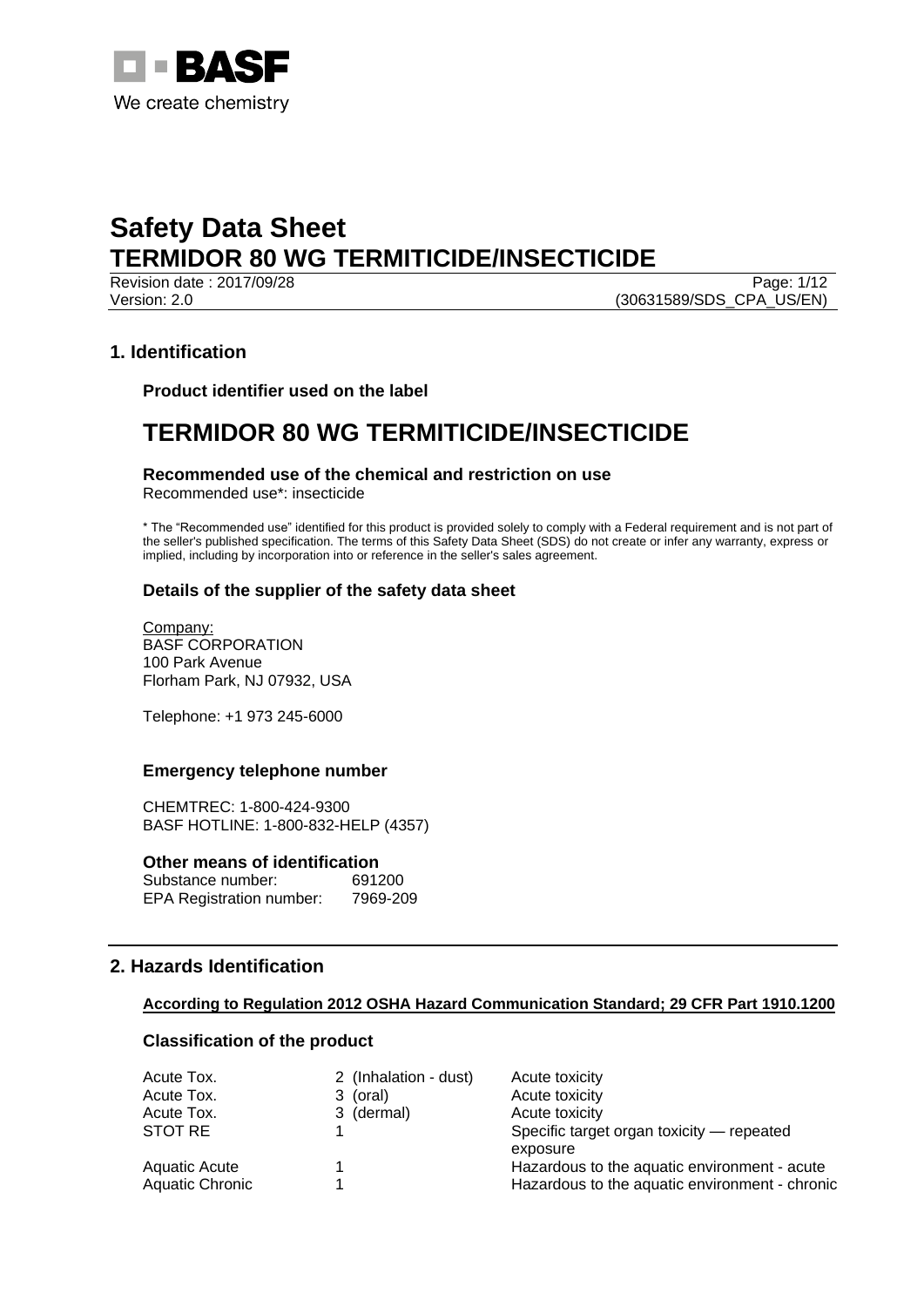Revision date : 2017/09/28 Page: 2/12

Version: 2.0 (30631589/SDS\_CPA\_US/EN)

## **Label elements**



Signal Word: Danger

| Hazard Statement:                             |                                                                        |
|-----------------------------------------------|------------------------------------------------------------------------|
| H311                                          | Toxic in contact with skin.                                            |
| H330                                          | Fatal if inhaled.                                                      |
| H301                                          | Toxic if swallowed.                                                    |
| H372                                          | Causes damage to organs (Central nervous system) through prolonged     |
|                                               | or repeated exposure.                                                  |
| H400                                          | Very toxic to aquatic life.                                            |
| H410                                          | Very toxic to aquatic life with long lasting effects.                  |
| <b>Precautionary Statements (Prevention):</b> |                                                                        |
| P271                                          | Use only outdoors or in a well-ventilated area.                        |
| P280                                          | Wear protective gloves/clothing.                                       |
| P273                                          | Avoid release to the environment.                                      |
| P260                                          | Do not breathe dust/gas/mist/vapours.                                  |
| P284                                          | In case of inadequate ventilation wear respiratory protection.         |
| P270                                          | Do not eat, drink or smoke when using this product.                    |
| P264                                          | Wash with plenty of water and soap thoroughly after handling.          |
| Precautionary Statements (Response):          |                                                                        |
| P310                                          | Immediately call a POISON CENTER or doctor/physician.                  |
| P304 + P340                                   | IF INHALED: Remove person to fresh air and keep comfortable for        |
|                                               | breathing.                                                             |
| P303 + P352                                   | IF ON SKIN (or hair): Wash with plenty of soap and water.              |
| P361 + P364                                   | Take off immediately all contaminated clothing and wash it before      |
|                                               | reuse.                                                                 |
| P330                                          | Rinse mouth.                                                           |
| P391                                          | Collect spillage.                                                      |
| Precautionary Statements (Storage):           |                                                                        |
| P403 + P233                                   | Store in a well-ventilated place. Keep container tightly closed.       |
| P405                                          | Store locked up.                                                       |
| Precautionary Statements (Disposal):          |                                                                        |
| P501                                          | Dispose of contents/container to hazardous or special waste collection |
|                                               | point.                                                                 |

## **Hazards not otherwise classified**

Labeling of special preparations (GHS): This product is not combustible in the form in which it is shipped by the manufacturer, but may form a combustible dust through downstream activities (e.g. grinding, pulverizing) that reduce its particle size.

## **3. Composition / Information on Ingredients**

**According to Regulation 2012 OSHA Hazard Communication Standard; 29 CFR Part 1910.1200**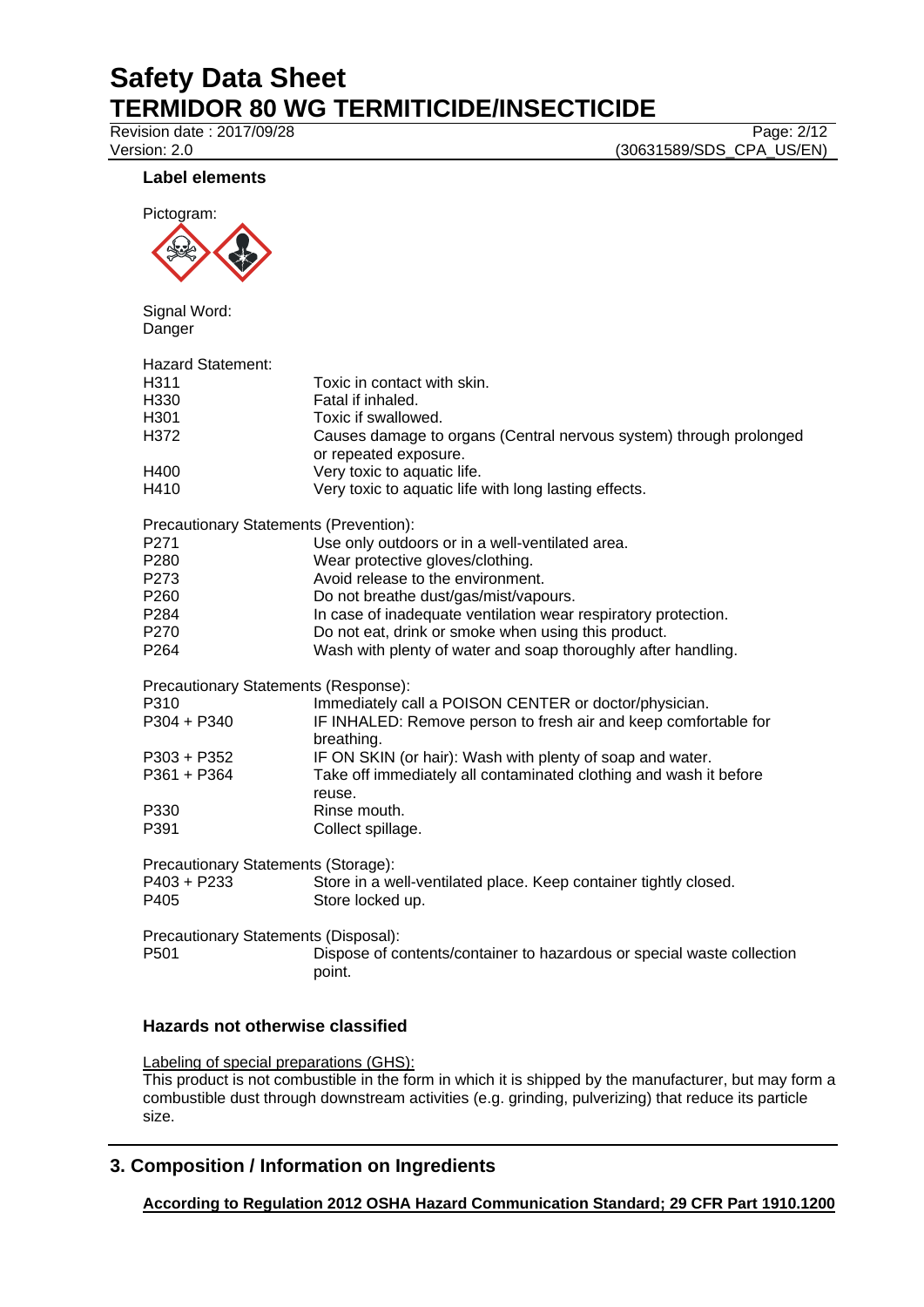Revision date : 2017/09/28 Page: 3/12

Version: 2.0 (30631589/SDS\_CPA\_US/EN)

120068-37-3 80.0 % Fipronil

## **CAS Number Weight % Chemical name**

577-11-7 1.0 - 5.0% sodium-di-ethyl-hexyl-sulfosuccinate

## **4. First-Aid Measures**

## **Description of first aid measures**

## **General advice:**

First aid personnel should pay attention to their own safety. If the patient is likely to become unconscious, place and transport in stable sideways position (recovery position). Immediately remove contaminated clothing.

## **If inhaled:**

Keep patient calm, remove to fresh air, seek medical attention.

#### **If on skin:**

Immediately wash thoroughly with soap and water, seek medical attention.

#### **If in eyes:**

Wash affected eyes for at least 15 minutes under running water with eyelids held open.

#### **If swallowed:**

Rinse mouth immediately and then drink plenty of water, induce vomiting, seek medical attention.

## **Most important symptoms and effects, both acute and delayed**

Symptoms: The most important known symptoms and effects are described in the labelling (see section 2) and/or in section 11., Further important symptoms and effects are so far not known.

## **Indication of any immediate medical attention and special treatment needed**

Note to physician

Treatment: Treat according to symptoms (decontamination, vital functions), no known specific antidote.

## **5. Fire-Fighting Measures**

## **Extinguishing media**

Suitable extinguishing media: water spray, dry powder, foam

Unsuitable extinguishing media for safety reasons: carbon dioxide, water jet

## **Special hazards arising from the substance or mixture**

Hazards during fire-fighting: carbon monoxide, carbon dioxide, The substances/groups of substances mentioned can be released in case of fire.

## **Advice for fire-fighters**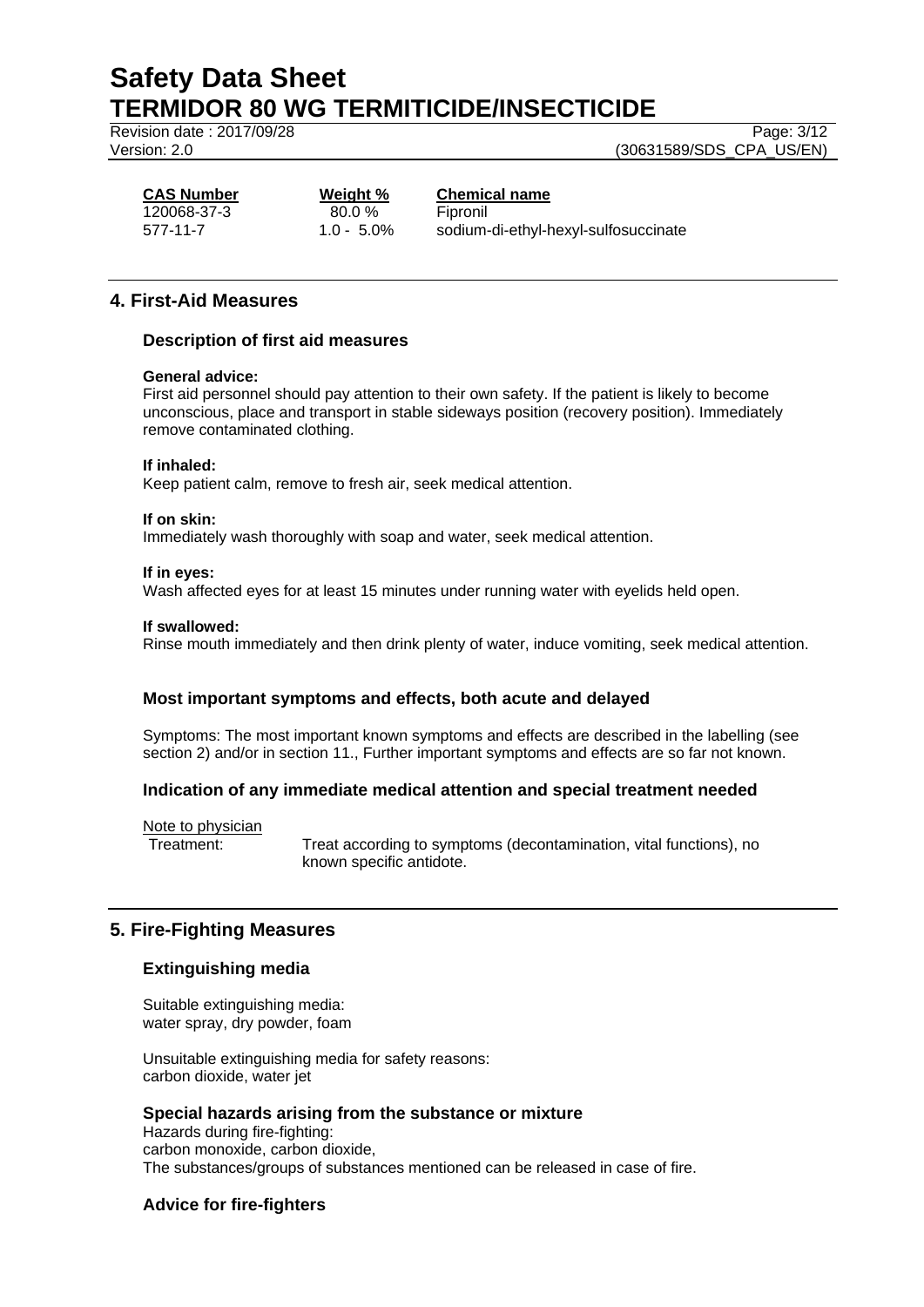Revision date : 2017/09/28 Page: 4/12

Version: 2.0 (30631589/SDS\_CPA\_US/EN)

Protective equipment for fire-fighting:

Wear self-contained breathing apparatus and chemical-protective clothing.

## **Further information:**

Keep containers cool by spraying with water if exposed to fire. In case of fire and/or explosion do not breathe fumes. Collect contaminated extinguishing water separately, do not allow to reach sewage or effluent systems. Dispose of fire debris and contaminated extinguishing water in accordance with official regulations. Dusty conditions may ignite explosively in the presence of an ignition source causing flash fire.

## **6. Accidental release measures**

## Further accidental release measures:

Avoid dispersal of dust in the air (i.e., clearing dust surfaces with compressed air). Avoid the formation and build-up of dust - danger of dust explosion. Dust in sufficient concentration can result in an explosive mixture in air. Handle to minimize dusting and eliminate open flame and other sources of ignition.

## **Personal precautions, protective equipment and emergency procedures**

Avoid dust formation. Use personal protective clothing. Avoid contact with the skin, eyes and clothing.

## **Environmental precautions**

Do not discharge into the subsoil/soil. Do not discharge into drains/surface waters/groundwater.

## **Methods and material for containment and cleaning up**

Dike spillage. Pick up with suitable absorbent material. Place into suitable containers for reuse or disposal in a licensed facility. Spilled substance/product should be recovered and applied according to label rates whenever possible. If application of spilled substance/product is not possible, then spills should be contained, solidified, and placed in suitable containers for disposal. After decontamination, spill area can be washed with water. Collect wash water for approved disposal.

## **7. Handling and Storage**

## **Precautions for safe handling**

No special measures necessary if stored and handled correctly. Ensure thorough ventilation of stores and work areas. When using do not eat, drink or smoke. Hands and/or face should be washed before breaks and at the end of the shift. Remove contaminated clothing and protective equipment before entering eating areas.

## Protection against fire and explosion:

Avoid dust formation. Dust can form an explosive mixture with air. Prevent electrostatic charge sources of ignition should be kept well clear - fire extinguishers should be kept handy. Routine housekeeping should be instituted to ensure that dusts do not accumulate on surfaces. Dry powders can build static electricity charges when subjected to the friction of transfer and mixing operations. Provide adequate precautions, such as electrical grounding and bonding, or inert atmospheres. Refer to NFPA 654, Standard for the Prevention of Fire and Dust Explosions from the Manufacturing, Processing, and Handling of Combustible Particulate Solids (2013 Edition) for safe handling.

## **Conditions for safe storage, including any incompatibilities**

Segregate from foods and animal feeds.

Further information on storage conditions: Keep away from heat. Protect against moisture. Protect from direct sunlight.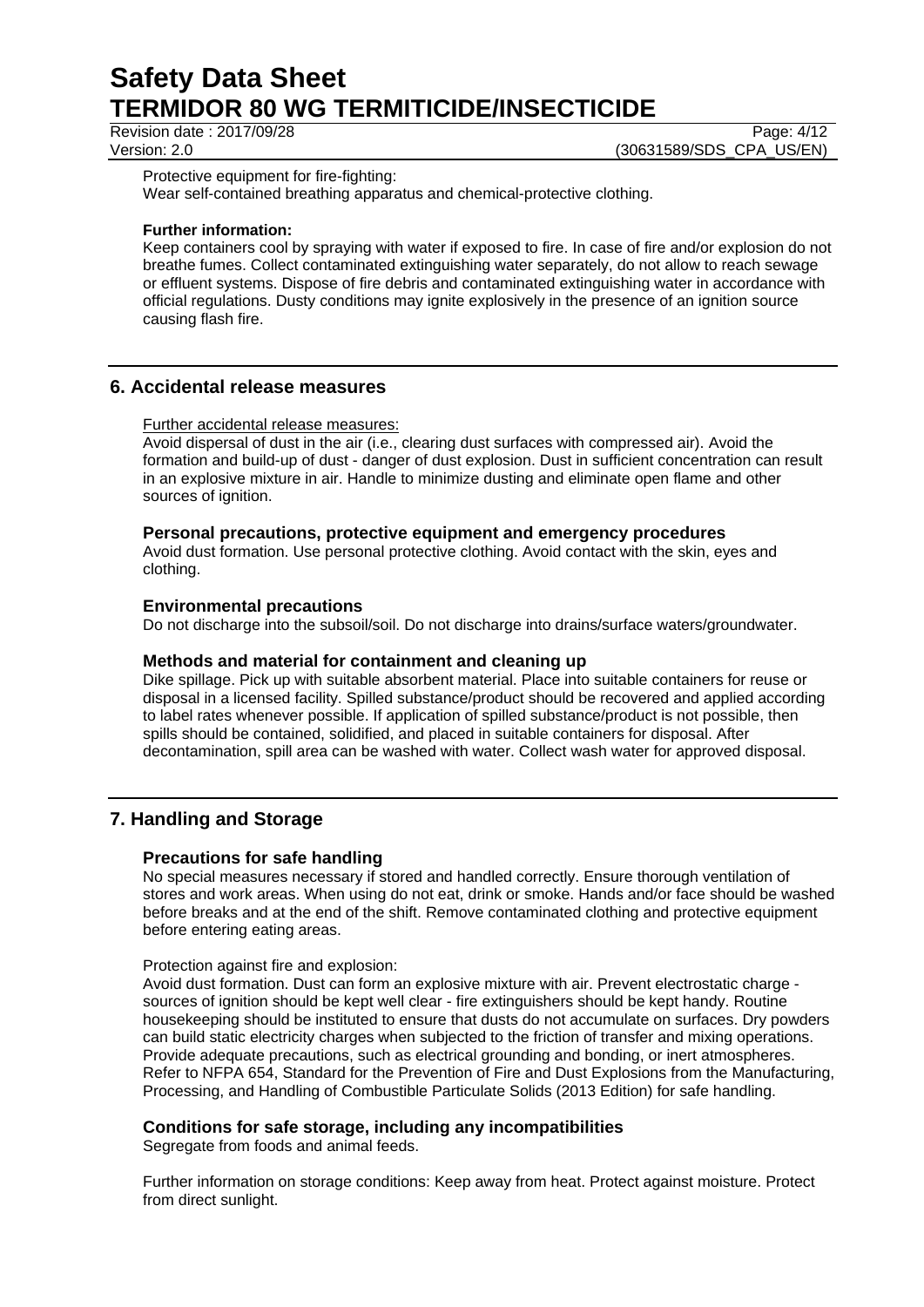Revision date : 2017/09/28 Page: 5/12

## **8. Exposure Controls/Personal Protection**

## **Users of a pesticidal product should refer to the product label for personal protective equipment requirements.**

No occupational exposure limits known.

## **Advice on system design:**

Whenever possible, engineering controls should be used to minimize the need for personal protective equipment. It is recommended that all dust control equipment such as local exhaust ventilation and material transport systems involved in handling of this product contain explosion relief vents or an explosion suppression system or an oxygen deficient environment. Ensure that dusthandling systems (such as exhaust ducts, dust collectors, vessels, and processing equipment) are designed in a manner to prevent the escape of dust into the work area (i.e., there is no leakage from the equipment). Use only appropriately classified electrical equipment and powered industrial trucks.

#### **Personal protective equipment**

## **RECOMMENDATIONS FOR MANUFACTURING, COMMERCIAL BLENDING, AND PACKAGING WORKERS:**

#### **Respiratory protection:**

Wear respiratory protection if ventilation is inadequate. Wear a NIOSH-certified (or equivalent) organic vapour/particulate respirator. For situations where the airborne concentrations may exceed the level for which an air purifying respirator is effective, or where the levels are unknown or Immediately Dangerous to Life or Health (IDLH), use NIOSH-certified full facepiece pressure demand self-contained breathing apparatus (SCBA) or a full facepiece pressure demand supplied-air respirator (SAR) with escape provisions.

#### **Hand protection:**

Chemical resistant protective gloves, Protective glove selection must be based on the user's assessment of the workplace hazards.

#### **Eye protection:**

Safety glasses with side-shields. Tightly fitting safety goggles (chemical goggles). Wear face shield if splashing hazard exists.

#### **Body protection:**

Body protection must be chosen depending on activity and possible exposure, e.g. head protection, apron, protective boots, chemical-protection suit.

#### **General safety and hygiene measures:**

The statements on personal protective equipment in the instructions for use apply when handling crop-protection agents in final-consumer packing. Wearing of closed work clothing is recommended. Personal protective equipment should be decontaminated prior to reuse. Gloves must be inspected regularly and prior to each use. Replace if necessary (e.g. pinhole leaks). Take off immediately all contaminated clothing. Store work clothing separately. Hands and/or face should be washed before breaks and at the end of the shift. No eating, drinking, smoking or tobacco use at the place of work. Keep away from food, drink and animal feeding stuffs.

## **9. Physical and Chemical Properties**

| Form:  | powder         |
|--------|----------------|
| Odour: | characteristic |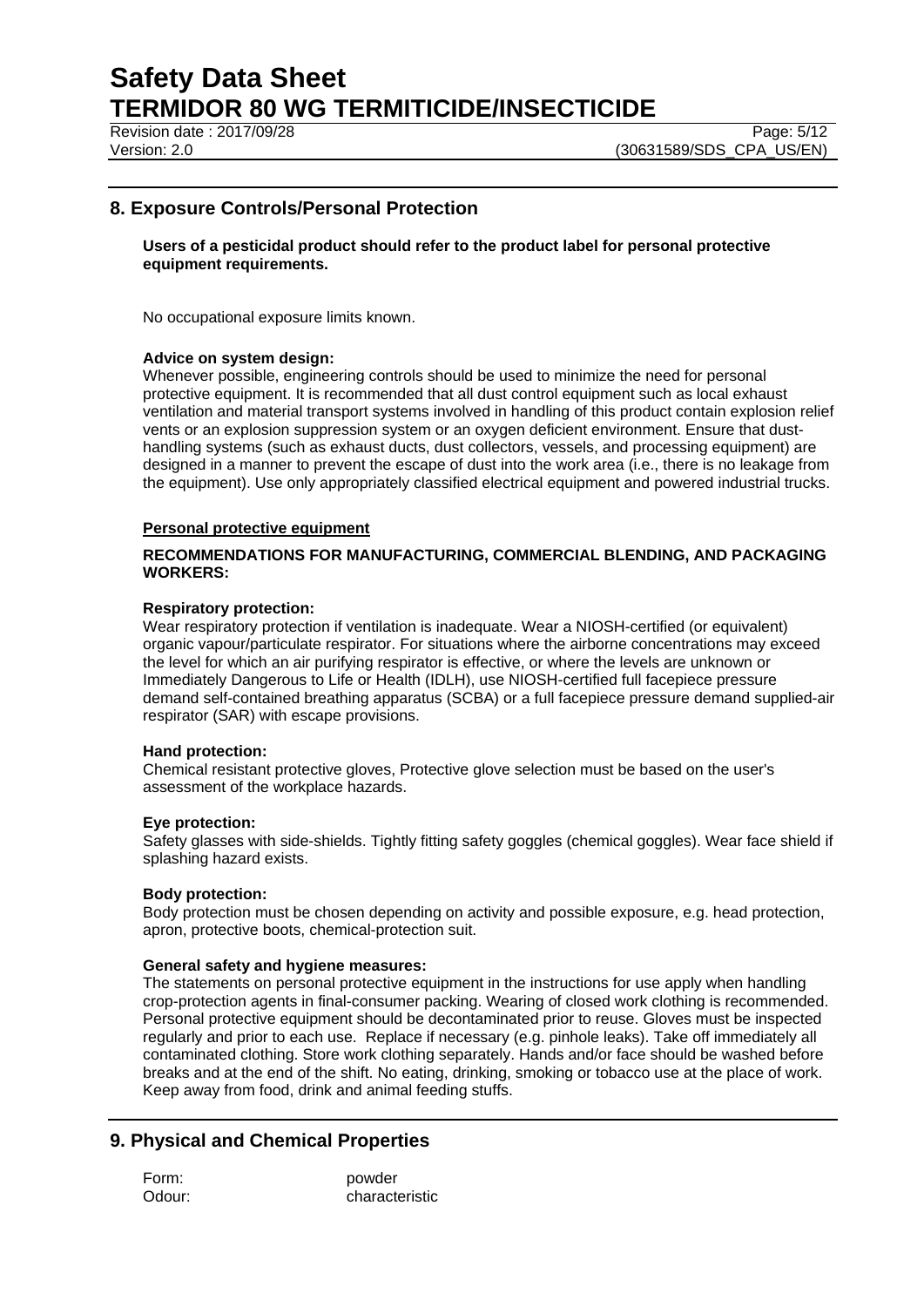# **Safety Data Sheet TERMIDOR 80 WG TERMITICIDE/INSECTICIDE**<br>Revision date : 2017/09/28

| Revision date: 2017/09/28<br>Version: 2.0               |                                                                                                                                                                                                                       | Page: 6/12<br>(30631589/SDS_CPA_US/EN) |
|---------------------------------------------------------|-----------------------------------------------------------------------------------------------------------------------------------------------------------------------------------------------------------------------|----------------------------------------|
| Odour threshold:<br>Colour:                             | Not determined since toxic by inhalation.<br>light brown                                                                                                                                                              |                                        |
| pH value:                                               | approx. 8 - 10<br>(20 °C)                                                                                                                                                                                             |                                        |
| Melting temperature:                                    | The product has not been tested.                                                                                                                                                                                      |                                        |
| boiling temperature:                                    | The product has not been tested.                                                                                                                                                                                      |                                        |
| Flash point:                                            | not applicable, the product is a solid                                                                                                                                                                                |                                        |
| Flammability:                                           | Based on the structure or composition<br>there is no indication of flammability                                                                                                                                       | (Directive<br>92/69/EEC, A.10)         |
| Lower explosion limit:                                  | As a result of our experience with this<br>product and our knowledge of its<br>composition we do not expect any<br>hazard as long as the product is used<br>appropriately and in accordance with<br>the intended use. |                                        |
| Upper explosion limit:                                  | As a result of our experience with this<br>product and our knowledge of its<br>composition we do not expect any<br>hazard as long as the product is used<br>appropriately and in accordance with<br>the intended use. |                                        |
| Vapour pressure:                                        | (20 °C)                                                                                                                                                                                                               |                                        |
| Bulk density:                                           | approx. 688 - 777 kg/m3<br>(approx. 21 $°C$ )                                                                                                                                                                         |                                        |
| Vapour density:                                         | not applicable                                                                                                                                                                                                        |                                        |
| Partitioning coefficient n-<br>octanol/water (log Pow): | not applicable                                                                                                                                                                                                        |                                        |
| Self-ignition<br>temperature:                           | not self-igniting                                                                                                                                                                                                     |                                        |
| Thermal decomposition:                                  | No decomposition if stored and handled as<br>prescribed/indicated.                                                                                                                                                    |                                        |
| Viscosity, dynamic:                                     | not applicable, the product is a solid                                                                                                                                                                                |                                        |
| Solubility in water:                                    | dispersible                                                                                                                                                                                                           |                                        |
| Evaporation rate:                                       | not applicable                                                                                                                                                                                                        |                                        |
| Other Information:                                      | If necessary, information on other physical and chemical<br>parameters is indicated in this section.                                                                                                                  |                                        |

## **10. Stability and Reactivity**

## **Reactivity**

No hazardous reactions if stored and handled as prescribed/indicated.

Oxidizing properties: not fire-propagating (Directive 92/69/EEC, A.17)

## **Chemical stability**

The product is stable if stored and handled as prescribed/indicated.

## **Possibility of hazardous reactions**

No hazardous reactions if stored and handled as prescribed/indicated.

## **Conditions to avoid**

See MSDS section 7 - Handling and storage.

## **Incompatible materials**

strong acids, strong bases, strong oxidizing agents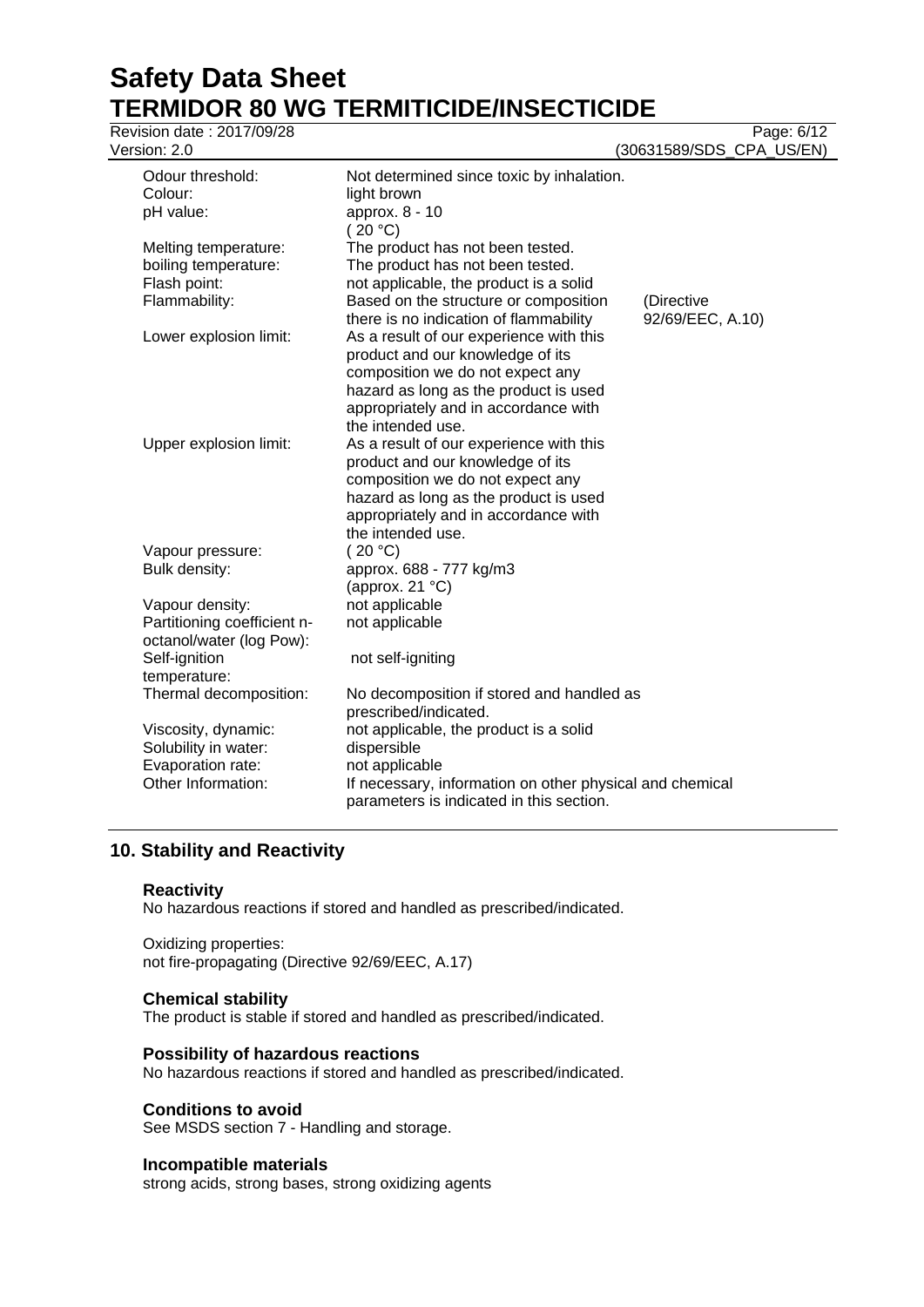Revision date : 2017/09/28 Page: 7/12

Version: 2.0 **(30631589/SDS\_CPA\_US/EN)** 

## **Hazardous decomposition products**

Decomposition products:

Hazardous decomposition products: No hazardous decomposition products if stored and handled as prescribed/indicated.

Thermal decomposition:

No decomposition if stored and handled as prescribed/indicated.

## **11. Toxicological information**

## **Primary routes of exposure**

Routes of entry for solids and liquids are ingestion and inhalation, but may include eye or skin contact. Routes of entry for gases include inhalation and eye contact. Skin contact may be a route of entry for liquefied gases.

## **Acute Toxicity/Effects**

#### Acute toxicity

Assessment of acute toxicity: Of high toxicity after single ingestion. Of very high toxicity after shortterm inhalation. Of pronounced toxicity after short-term skin contact. The product has not been tested. The statement has been derived from substances/products of a similar structure or composition.

Oral Type of value: LD50 Species: rat (male) Value: approx. 149 mg/kg (EPA Guideline)

Inhalation Type of value: LC50 Species: rat Value: 0.4 mg/l Exposure time: 4 h Tested as dust aerosol.

Dermal Type of value: LD50 Species: rabbit (male) Value: 530 mg/kg

Assessment other acute effects

Assessment of STOT single:

Based on the available information there is no specific target organ toxicity to be expected after a single exposure.

The product has not been tested. The statement has been derived from the properties of the individual components.

## Irritation / corrosion

Assessment of irritating effects: Not irritating to the skin. Not irritating to the eyes. The product has not been tested. The statement has been derived from substances/products of a similar structure or composition.

**Skin** Species: rabbit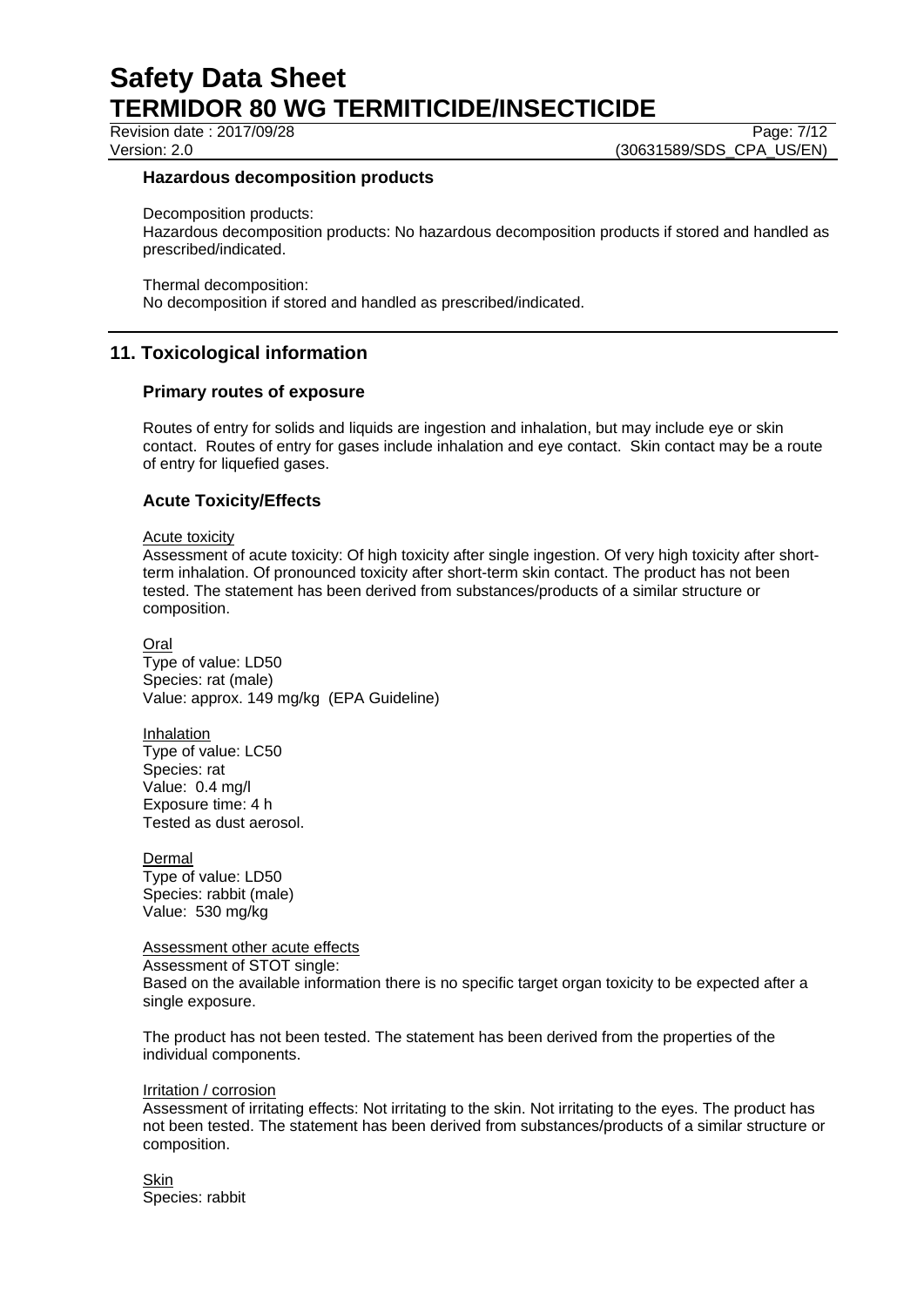Revision date : 2017/09/28 Page: 8/12

Version: 2.0 **(30631589/SDS\_CPA\_US/EN)** 

Result: non-irritant

Eye

Species: rabbit Result: non-irritant Method: OECD Guideline 405

## **Sensitization**

Assessment of sensitization: There is no evidence of a skin-sensitizing potential. The product has not been tested. The statement has been derived from substances/products of a similar structure or composition.

Species: guinea pig Result: Non-sensitizing. Method: Patch test

## **Chronic Toxicity/Effects**

## Repeated dose toxicity

Assessment of repeated dose toxicity: The product has not been tested. The statement has been derived from the properties of the individual components.

## *Information on: Fipronil*

*Assessment of repeated dose toxicity: Causes mortality and signs of neurotoxicity through prolonged or repeated exposure.* ----------------------------------

Genetic toxicity

Assessment of mutagenicity: The product has not been tested. The statement has been derived from the properties of the individual components. Mutagenicity tests revealed no genotoxic potential.

#### **Carcinogenicity**

Assessment of carcinogenicity: The product has not been tested. The statement has been derived from the properties of the individual components.

## *Information on: Fipronil*

*Assessment of carcinogenicity: In long-term studies in rats the substance induced thyroid tumors. The effect is caused by an animal specific mechanism that has no human counter part. In long-term studies in mice in which the substance was given by feed, a carcinogenic effect was not observed.* ----------------------------------

#### Reproductive toxicity

Assessment of reproduction toxicity: The product has not been tested. The statement has been derived from the properties of the individual components. The results of animal studies gave no indication of a fertility impairing effect.

## **Teratogenicity**

Assessment of teratogenicity: The product has not been tested. The statement has been derived from the properties of the individual components.

## *Information on: sodium-di-ethyl-hexyl-sulfosuccinate*

*Assessment of teratogenicity: The substance did not cause malformations in animal studies; however, toxicity to development was observed at high doses which impaired body weight gain in parental animals.*

----------------------------------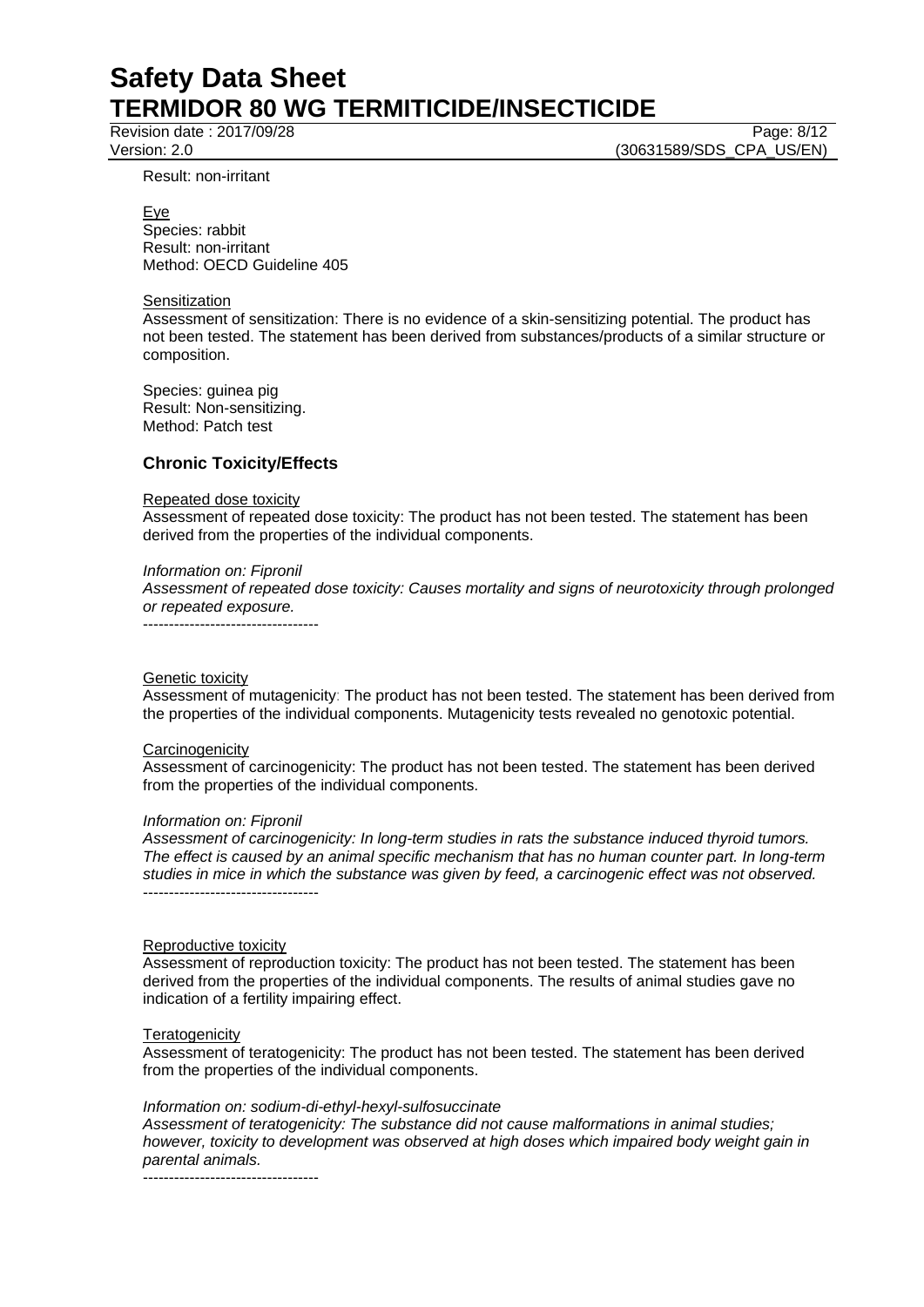Revision date : 2017/09/28 Page: 9/12

Version: 2.0 (30631589/SDS\_CPA\_US/EN)

Other Information Misuse can be harmful to health.

## **Symptoms of Exposure**

The most important known symptoms and effects are described in the labelling (see section 2) and/or in section 11., Further important symptoms and effects are so far not known.

## **12. Ecological Information**

## **Toxicity**

Aquatic toxicity Assessment of aquatic toxicity: Very toxic to aquatic life with long lasting effects. The product has not been tested. The statement has been derived from substances/products of a similar structure or composition.

Toxicity to fish LC50 (96 h) 0.291 mg/l, Oncorhynchus mykiss

Aquatic invertebrates LC50 (48 h) 0.223 mg/l, Daphnia magna (OECD Guideline 202, part 1)

Aquatic plants EC50 (72 h) 0.211 mg/l, Desmodesmus subspicatus (OECD Guideline 201)

Chronic toxicity to fish

*Information on: Fipronil No observed effect concentration (35 d) 0.0029 mg/l, Cyprinodon variegatus* ----------------------------------

## Chronic toxicity to aquatic invertebrates

*Information on: Fipronil No observed effect concentration (28 d) 0.000008 mg/l, Mysidopsis bahia* ----------------------------------

## **Persistence and degradability**

Assessment biodegradation and elimination (H2O) The product has not been tested. The statement has been derived from the properties of the individual components.

Assessment biodegradation and elimination (H2O)

*Information on: Fipronil*

*Not readily biodegradable (by OECD criteria).*

----------------------------------

## **Bioaccumulative potential**

Assessment bioaccumulation potential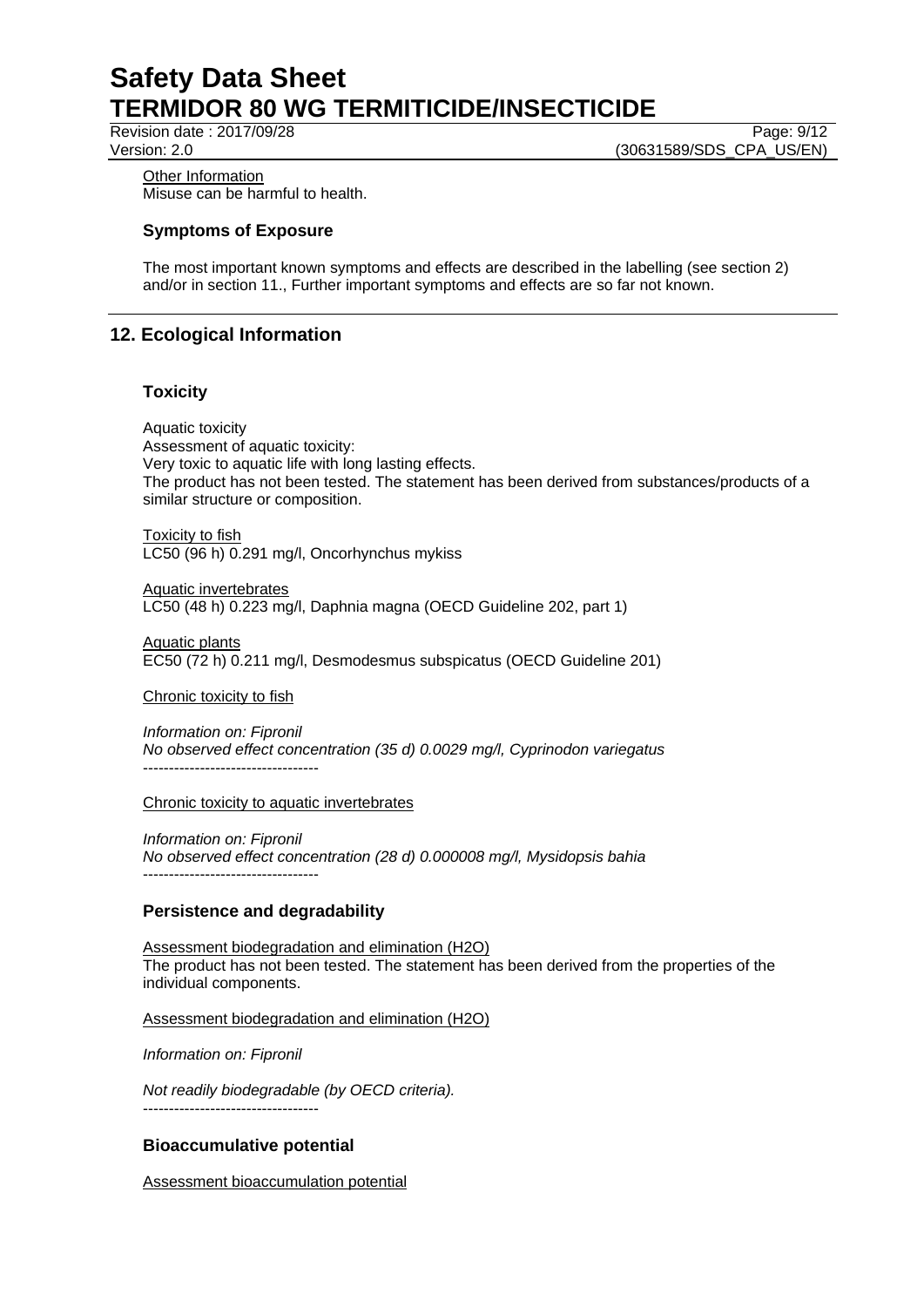Revision date : 2017/09/28 Page: 10/12

Version: 2.0 **(30631589/SDS\_CPA\_US/EN)** 

The product has not been tested. The statement has been derived from the properties of the individual components.

Bioaccumulation potential

*Information on: Fipronil*

*Bioconcentration factor: 321, Lepomis macrochirus Accumulation in organisms is not to be expected.* ----------------------------------

## **Mobility in soil**

Assessment transport between environmental compartments The product has not been tested. The statement has been derived from the properties of the individual components.

## *Information on: Fipronil*

*Following exposure to soil, adsorption to solid soil particles is probable, therefore contamination of groundwater is not expected.*

----------------------------------

## **Additional information**

Other ecotoxicological advice: Do not discharge product into the environment without control.

## **13. Disposal considerations**

## **Waste disposal of substance:**

Pesticide wastes are regulated. Improper disposal of excess pesticide, spray mix or rinsate is a violation of federal law. If pesticide wastes cannot be disposed of according to label instructions, contact the State Pesticide or Environmental Control Agency or the Hazardous Waste representative at the nearest EPA Regional Office for guidance.

## **Container disposal:**

Rinse thoroughly at least three times (triple rinse) in accordance with EPA recommendations. Consult state or local disposal authorities for approved alternative procedures such as container recycling. Recommend crushing, puncturing or other means to prevent unauthorized use of used containers.

## **14. Transport Information**

| <b>Land transport</b><br><b>USDOT</b>                                                   |                                                                                                |
|-----------------------------------------------------------------------------------------|------------------------------------------------------------------------------------------------|
| Hazard class:<br>Packing group:<br>ID number:<br>Hazard label:<br>Proper shipping name: | 6.1<br>Ш<br><b>UN 2588</b><br>6.1, EHSM<br>PESTICIDE, SOLID, TOXIC, N.O.S. (contains FIPRONIL) |
| Sea transport<br><b>IMDG</b>                                                            |                                                                                                |
| Hazard class:                                                                           | 6.1                                                                                            |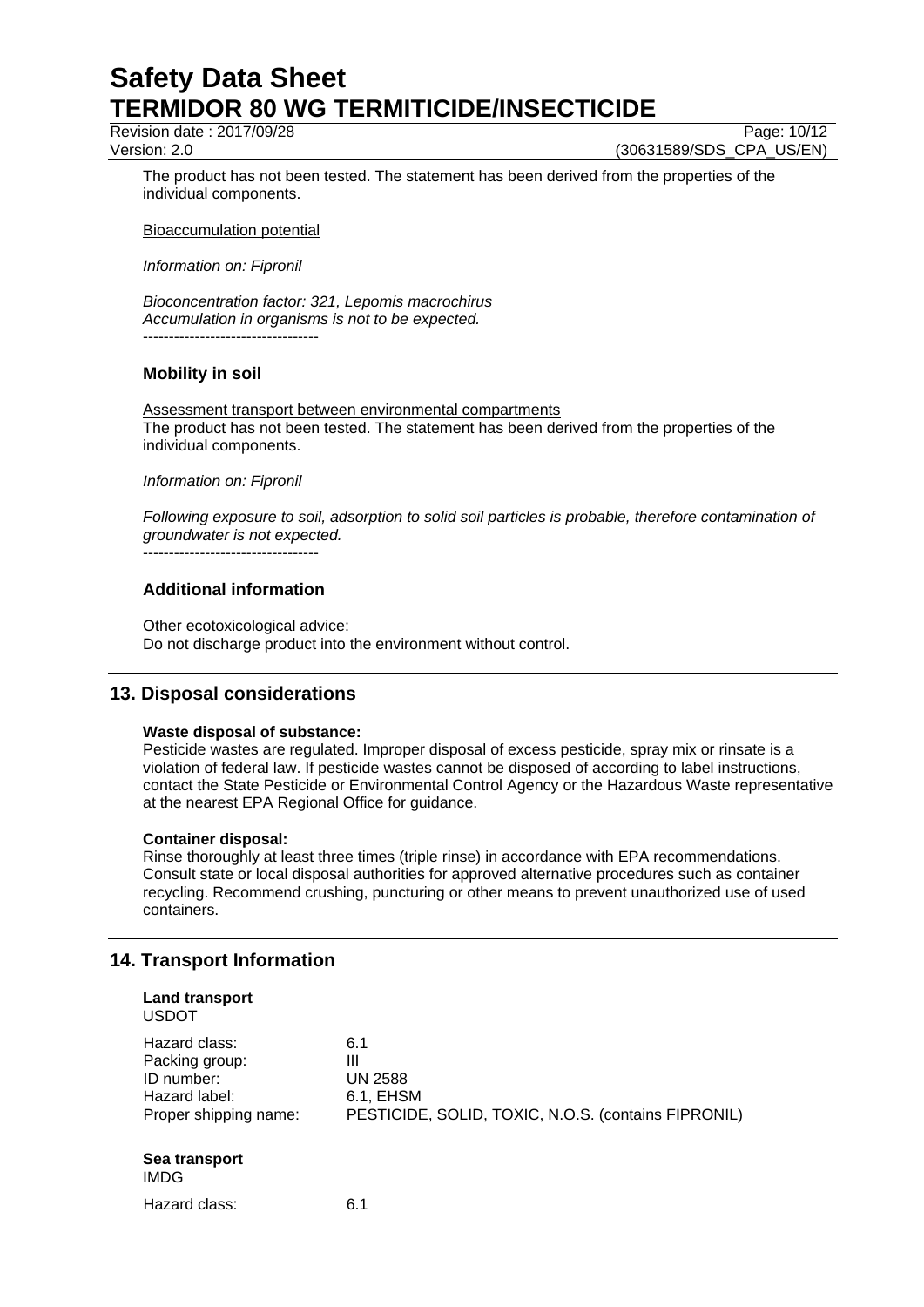Revision date : 2017/09/28 Page: 11/12

Version: 2.0 (30631589/SDS\_CPA\_US/EN)

| Packing group:<br>ID number:<br>Hazard label:<br>Marine pollutant:<br>Proper shipping name: | Ш<br><b>UN 2588</b><br>6.1, EHSM<br>YES<br>PESTICIDE, SOLID, TOXIC, N.O.S. (contains FIPRONIL) |
|---------------------------------------------------------------------------------------------|------------------------------------------------------------------------------------------------|
| Air transport<br><b>IATA/ICAO</b>                                                           |                                                                                                |

| Hazard class:         | 6.1                                                 |
|-----------------------|-----------------------------------------------------|
| Packing group:        |                                                     |
| ID number:            | <b>UN 2588</b>                                      |
| Hazard label:         | 61                                                  |
| Proper shipping name: | PESTICIDE, SOLID, TOXIC, N.O.S. (contains FIPRONIL) |

## **Further information**

Inhalation data for mists/dusts were not used to classify this material for transportation because it is reasonably foreseeable that such concentrations would not be encountered by a human during transport (49CFR 173.132(b)(3)).

## **15. Regulatory Information**

## **Federal Regulations**

| <b>Registration status:</b> |  |                               |
|-----------------------------|--|-------------------------------|
| Crop Protection             |  | TSCA, US released / exempt    |
| Chemical                    |  | TSCA, US blocked / not listed |

**EPCRA 311/312 (Hazard categories):** Refer to SDS section 2 for GHS hazard classes applicable for this product.

## **Labeling requirements under FIFRA**

This chemical is a pesticide product registered by the Environmental Protection Agency and is subject to certain labeling requirements under federal pesticide law. These requirements differ from the classification criteria and hazard information required for safety data sheets, and workplace labels of non-pesticide chemicals. Following is the hazard information as required on the pesticide label.

WARNING: May be fatal if swallowed. May be fatal if inhaled. May be fatal if absorbed through skin. Causes moderate eye irritation. Do not breathe vapours/mists. Wash thoroughly with soap and water after handling and before eating, drinking and using tobacco.

## **16. Other Information**

**SDS Prepared by:**  BASF NA Product Regulations SDS Prepared on: 2017/09/28